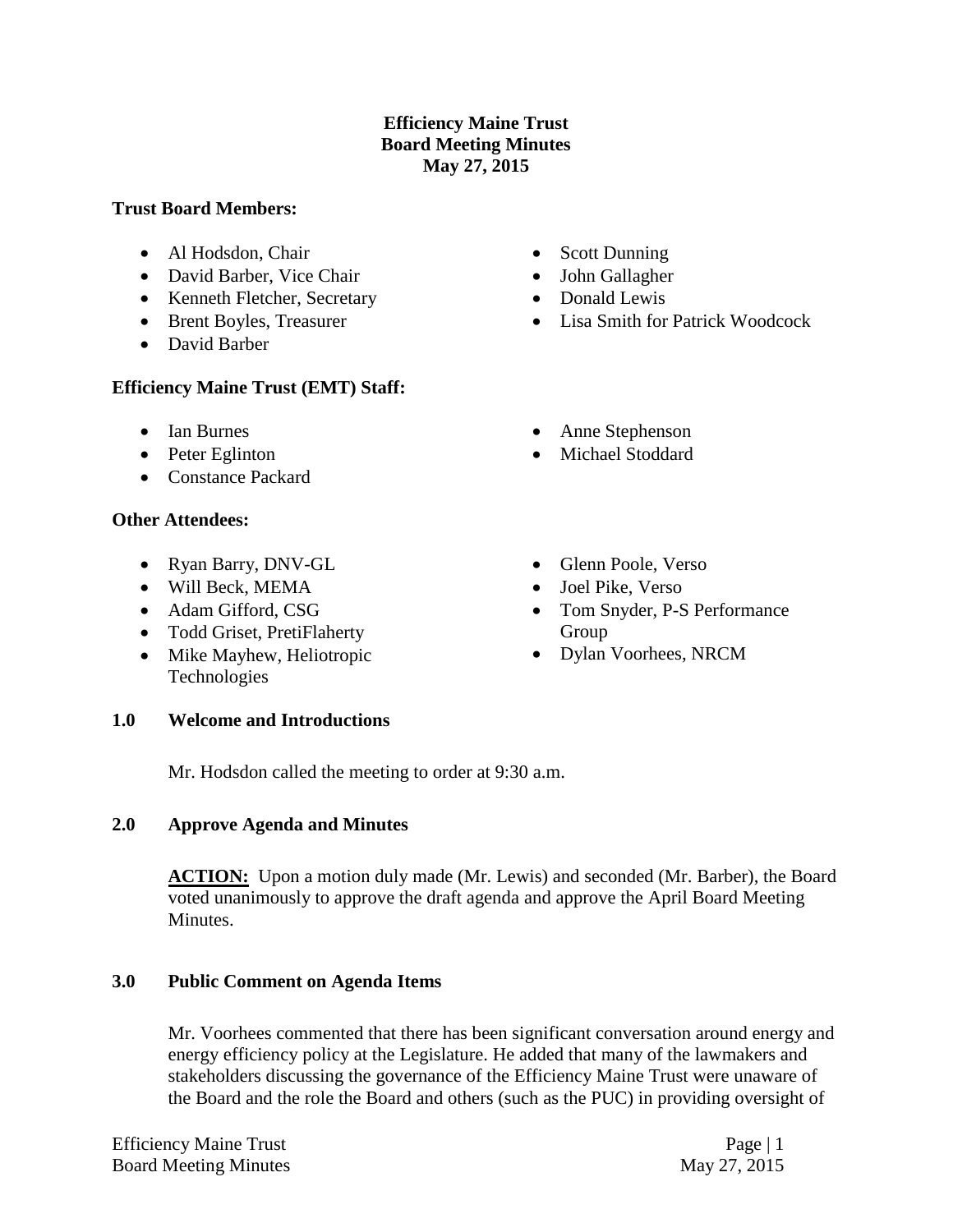the Trust's activities. He concluded that it was an ongoing education process to better describe the role of the Board of Trustees and the value of independence it brings to the Trust's operations.

### **4.0 Executive Director's Report**

Mr. Stoddard began the Executive Director's Report with an update on the Trust's recent communications. He announced that the RFP for Call Center Services was recently awarded to SaviLinx, LLC, based in Brunswick. He added that Mr. Lewis has encouraged the Staff to explore bringing call center services in-house and that Staff will explore associated costs and logistics and report back to the Board.

Mr. Stoddard then updated the Board on activity at the Legislature. He provided an overview of several bills including LD 946 which would put a one-year moratorium on involvement in the Natural Gas Conservation Fund programs by gas utility consumers that use more than 1 million CCF/year. Mr. Stoddard added that one generator receives gas from a Natural Gas LDC and that the legislation did not intend for generators to be included in the Natural Gas assessments. Mr. Stoddard also provided an overview of LD1314, which would set the State's energy policy for the reduction of rates as well as costs. He noted the question about whether such a goal might negatively impact energy efficiency, which can increase rates while lowering costs. He also noted, however, that Mr. Woodcock had indicated in his testimony that the bill would not negatively impact energy efficiency. Mr. Stoddard provided an overview of LD 1397, a Governor's bill, which proposes to transfer funds from the Public Reserved Lands Management Fund to Efficiency Maine for residential heating reduction measures. The hearing for that bill was scheduled for the afternoon of May 27, 2015.

Mr. Stoddard also provided a summary of LD 1398, which would have a significant impact on Efficiency Maine Trust programs and budgets in the next fiscal year. This bill, proposed by the Governor, would take 40% of the RGGI funds (currently invested in the large customer and business programs) and rebate it back to customers as rate relief. Mr. Stoddard added that it would eliminate some programs and measures launched over the past year including Maine Advanced Buildings and Multifamily Efficiency Program as well as many all-fuels measures on the prescriptive lists in the Business Incentive Program. Mr. Barber asked for more information about why the bill was proposed by the Governor. Ms. Smith answered that while she was not directly involved with the crafting of the bill, she surmised that the bill was one way the Governor could achieve his policy goal of reducing electric rates to make Maine more attractive to businesses considering locating in the State. Mr. Barber indicated a desire to have Staff provide more information to help the Board stay abreast of legislative bills and positions.

Mr. Stoddard concluded the government relations portion of the report with an update on the Public Utilities Commission's decision to decline to reconsider their prior vote on the "cap" on Efficiency Maine Trust electricity procurement.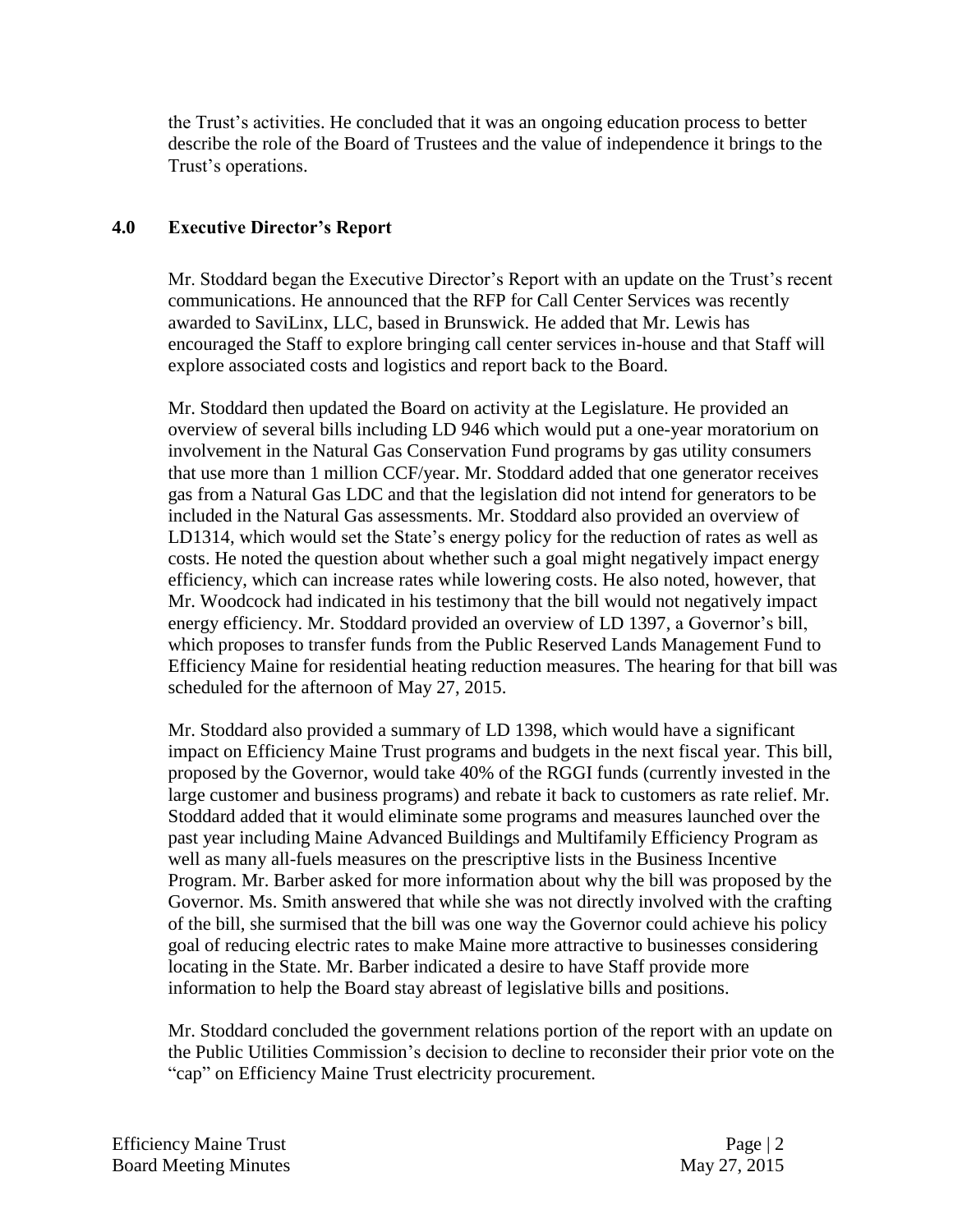Mr. Stoddard then updated the Board on the Large Customer program, which has recently awarded a significant number of projects. He also reported on the Small Business Initiative, noting its success in The County and reporting the number of projects to date other targeted regions (Houlton, Norway and Waterville).

The HESP program was reported to be experiencing slower activity over the past few months than it had in the late fall. It was explained that this was likely due to difficult winter weather, lower oil prices, and a reduction in program marketing. The program has recently increased marketing efforts and participation in the program has started to grow. Mr. Stoddard mentioned that the Retail Program (e.g., for residential lights) has incentivized just under 3 million bulbs to date. It was also reported that the Retail Program has also experimented with alternative delivery approaches for heat pump water heaters over the past year, including piloting a buy-down in addition to the mail-in rebate. Mr. Stoddard closed the program report covering a new Low-Income Initiative that will double incentives for participants in the HESP program if they are income-eligible; this program leverages funds set aside for low income weatherization from the Maine Power Reliability Project settlement.

### **5.0 Committee Reports**

(a) Finance Committee

# **i. FY 15 Financial Report**

Mr. Boyles referred to the Financial Reports provided in the packets as well as the accompanying memo from Ms. Packard. Mr. Boyles noted that the RGGI revenues are on target and FCM revenues have exceeded revenues projections. He indicated that much of the current program and financial activity had been covered in the Executive Director's Report. He reiterated that some of the funds in the Large Customer Program (from the Long Term Contract) are contingent upon the Trust committing those funds to specific projects by June 30 of this year.

### **ii. APPROVE Additional Authorized Signer for Camden Bank Accounts**

Mr. Boyles directed the Board's attention to a memo from Ms. Packard dated May 27, 2015.

**ACTION:** Upon a motion duly made (Mr. Boyles) and seconded (Mr. Lewis), the Board voted unanimously to authorize Peter D. Eglinton, Director of Programs, as an authorized signer at Camden National Bank.

### **iii. APPROVE FY2016 Budget**

Ms. Packard briefed the Board on the detailed proposed Fiscal Year 16 Budget. She indicated that the budget was based on various directives in current statute as well as the Trust's practice of apportioning budgets to customer sectors in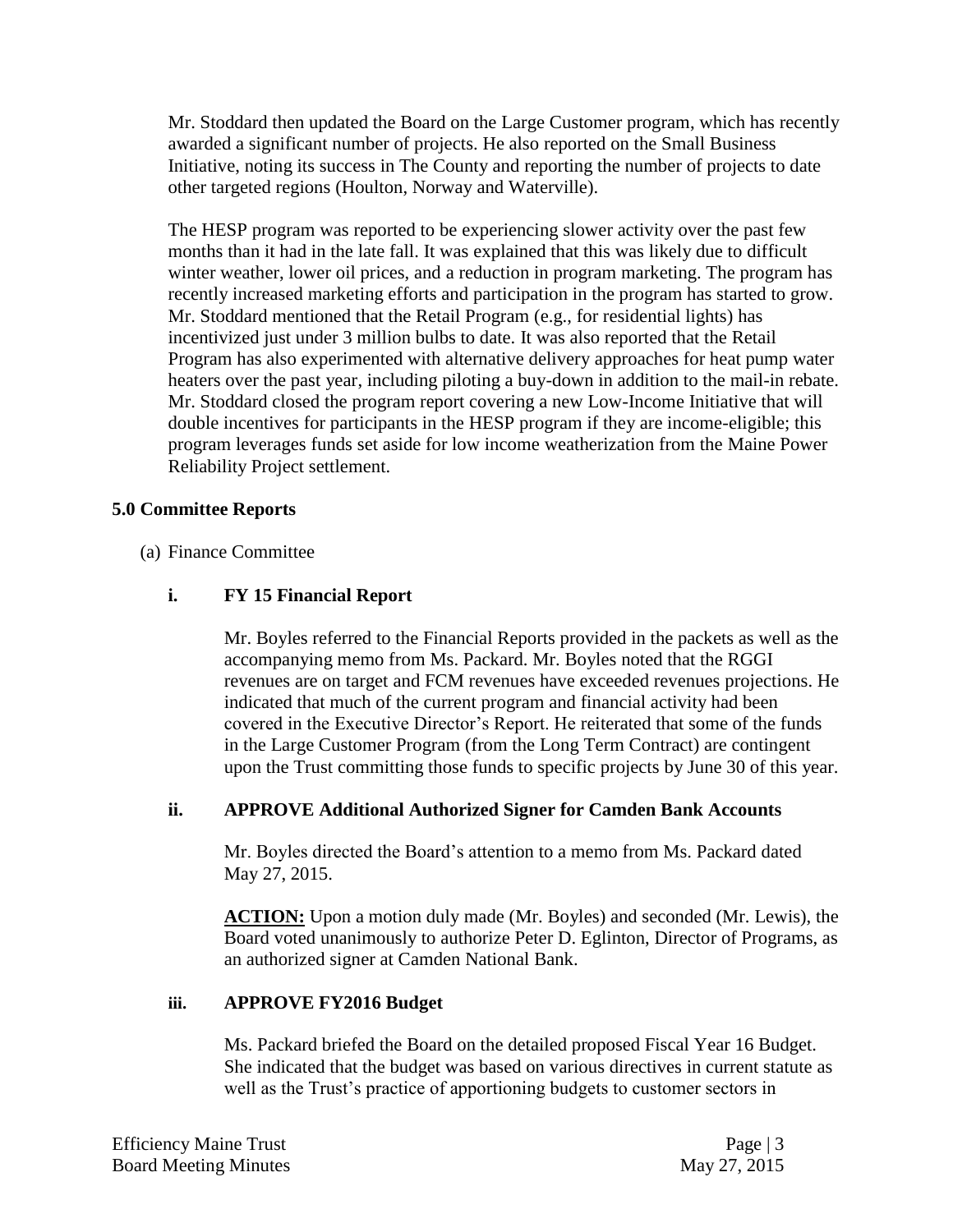proportion to those sectors' contributions to the funds. She also noted that amendments may be required later in the year if the Legislature enacts bills that would impact the Trust's budget (e.g., if additional funding is to support a Cabinet-level commissioner of energy). Ms. Packard then provided an overview of sources of new revenues, carryforward funding, investments by program areas, and detailed program budgets. Ms. Packard also shared projected performance metrics by program area for those investments. Mr. Boyles asked for clarification about how much of the Large Customer budget was long-term contract funding. Mr. Stoddard indicated that any new long-term contract funding would need a new arrangement with the PUC, given that the current contract ends June 30, 2015. Mr. Lewis asked for clarification regarding the impacts of load reduction on utility rates and revenues, which was followed by a brief discussion. Ms. Packard moved the presentation to the estimates of the Natural Gas Conservation Assessment. It was noted that at the present time, assessments for the Natural Gas fund are only being transmitted to the Trust from one of the four utilities in the state. Ms. Packard informed the Board that programs in the other three utilities would commence only after at least one quarter of a year's revenues had been collected.

**ACTION:** Upon a motion duly made (Mr. Boyles) and seconded (Mr. Fletcher) the Board voted unanimously to approve the FY 2016 budget in the amount of \$46,278,049 including the budgeted amounts for travel, meals and contributions

**ACTION:** Upon a motion duly made (Mr. Boyles) and seconded (Mr. Lewis) the Board voted unanimously to amend the FY 2016 budget by adding estimated carryforward amounts totaling \$20,830,096 for a total budget of \$67,108,145

#### **(b) Program Committee**

#### **i. Demand Response Study Considerations**

Mr. Burnes discussed the demand response (DR) study that was requested recently by the Legislature, including the questions the Staff will be exploring with the Board and interested stakeholders over the course of the study. Mr. Burnes introduced former Efficiency Maine Trustee Glenn Poole from Verso, Todd Griset from PretiFlaherty and Joel Pike from Verso as guest presenters. Mr. Poole, Mr. Griset and Mr. Pike are active in the DR market at ISO-NE and have experience in demand response measurement, verification and market participation.

Mr. Pike introduced that Verso participates in DR capacity and emergency generation. Participating as a capacity resource means that Verso will curtail demand, as requested, to reduce the price for energy for everyone on the grid. As an emergency generation resource, Verso responds to requests to drop its load and supply power to the grid. These calls for increased capacity allow the grid to